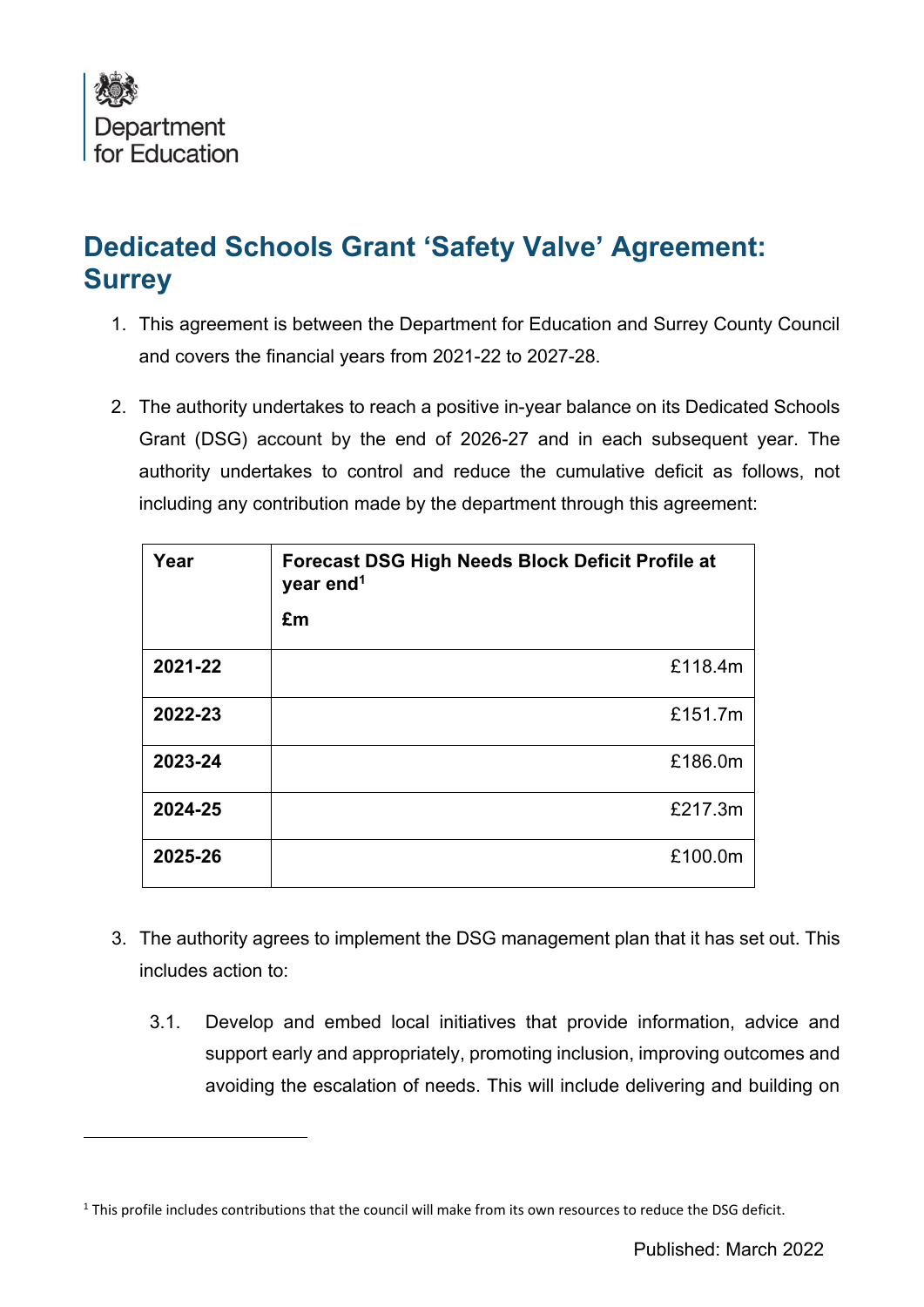the Learners Single Point of Access, promoting Ordinarily Available provision and embedding the Graduated Response approach. These initiatives will help to ensure that children and families benefit from the full set of services available to them and reduce the number of children requiring EHCP.

- 3.2. Review and strengthen all EHC assessment and decision-making processes to ensure all decisions are made transparently, in a timely manner with Children, Young People and families at the centre;
- 3.3. Develop and implement strategies to further develop skills, expertise, and capacity of school-based staff to support children with SEND in mainstream schools, reducing the escalation of need and push to move from mainstream to specialist provision.
- 3.4. Deliver the Team Around the School pilot and learn from the evaluation before embedding or rolling out across the county (as appropriate). This pilot aims to identify Children and Young People with additional needs and intervene early as appropriate, providing higher levels of support immediately and aim to support placements to be successfully maintained;
- 3.5. Develop and embed appropriate bandings for specialist school placements and a joint commissioning panel, which will see an enhanced process to agree joint health, social care, and education costs;
- 3.6. Develop a Joint Commissioning Strategy with partners to ensure that Children, Young People and families have the best possible experience of services and resources are used as effectively as possible;
- 3.7. Deliver an ambitious Capital programme that will improve the sufficiency of specialist educational provision that meets the needs of communities in Surrey, enabling more Children and Young People with additional needs to attend a school or setting closer to their home;
- 3.8. Develop enhanced pathways that support Children and Young People to become more independent as they prepare for adulthood, providing enhanced range of opportunities including internships, vocational pathways and apprenticeships. This will also include activity to step down through annual reviews and key stage transfer;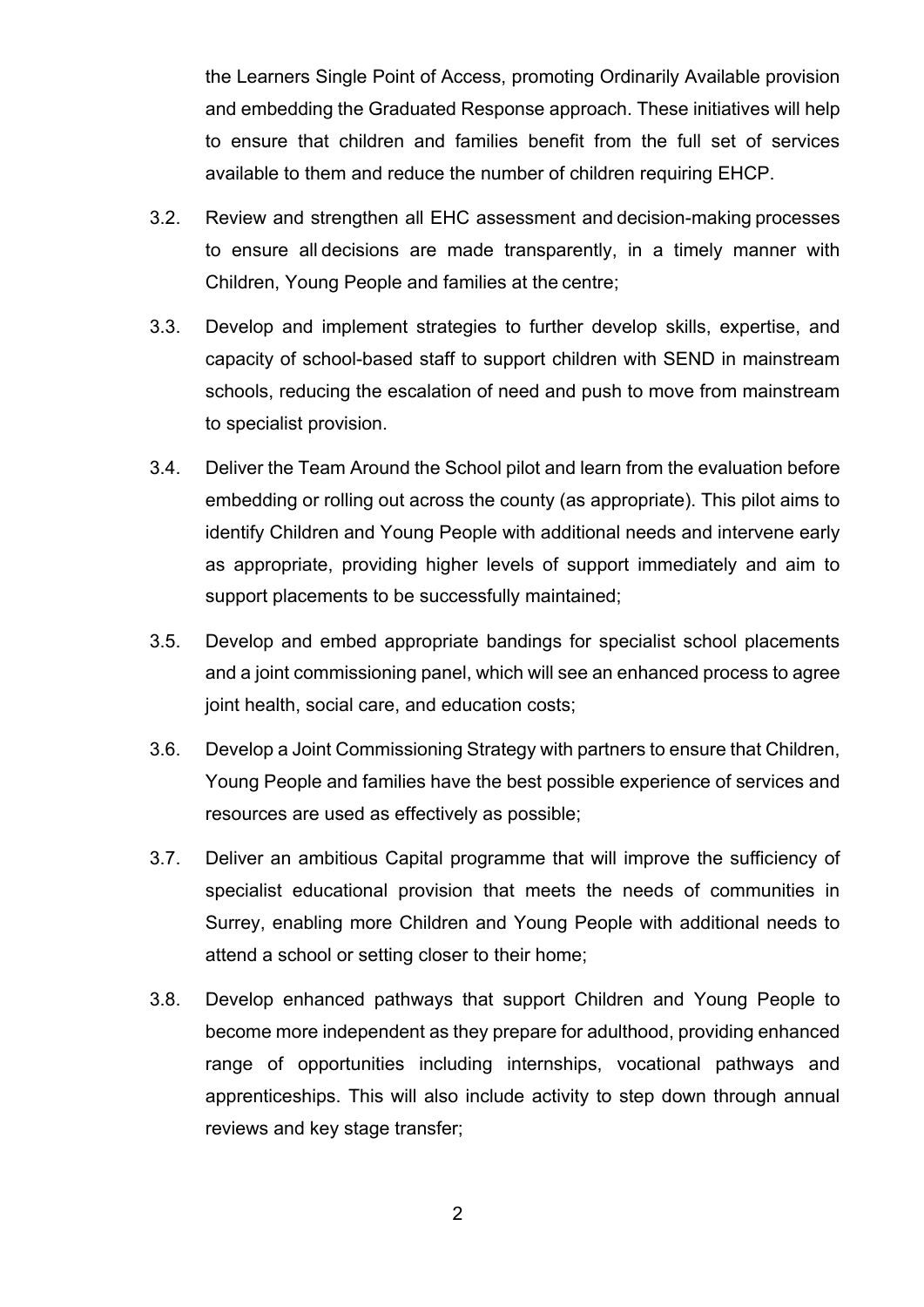- 3.9. Continually strengthen the impact of partnership working and accountability through the Surrey SEND Partnership Board, an active Schools Forum, Inclusion Roundtable, local area self-evaluation and improvement, and coproducing a refresh of Surrey's SEND partnership strategy with families and partners.
- 4. The authority also agrees to ongoing monitoring of its performance in fulfilling this agreement. The authority will:
	- 4.1. Report quarterly (as a minimum) in writing to the Department (Funding Policy Unit) on its progress towards implementing the plan as per the conditions set out in paragraphs 2 and 3;
	- 4.2. The monitoring reports should include progress against the conditions of grant and a financial dashboard detailing various metrics relating to demand and cost. DfE will provide a template for this;
	- 4.3. Inform the Department (Funding Policy Unit) of any unforeseen difficulties or impacts of carrying out the agreement, or any significant risks to reaching the agreed financial position as soon as they arise;
	- 4.4. Meet with the Department at any time when the Department deems it necessary to discuss progress towards the agreement.
- 5. The Department agrees to pay to the authority an additional **£40.5 million** of DSG before the end of the financial year 2021-22. In subsequent financial years, subject to compliance with the conditions set out in paragraph 3, the Department will pay DSG sums as follows. This funding will be provided in instalments and subject to continued satisfactory progress. Subject to full compliance, Surrey should therefore eliminate their cumulative deficit no later than 2026-27.

| Year    | The Department agrees to pay to the authority an<br>additional £m of DSG by year end |
|---------|--------------------------------------------------------------------------------------|
| 2021-22 | £40.5m                                                                               |
| 2022-23 | £12.0m                                                                               |
| 2023-24 | £12.0m                                                                               |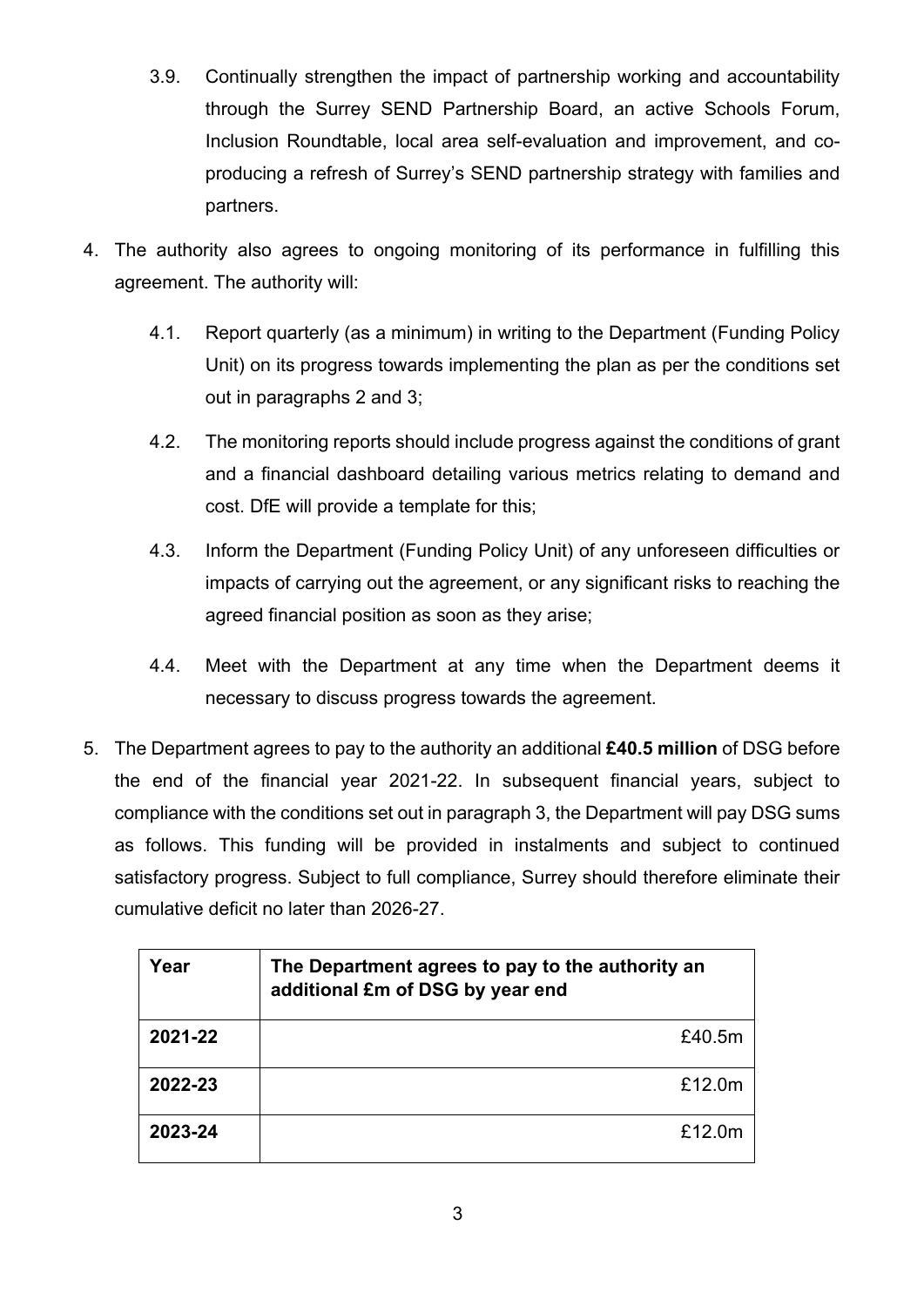| 2024-25 | £12.0m |
|---------|--------|
| 2025-26 | £12.0m |
| 2026-27 | £11.5m |

- 6. The Department has also sent a commission relating to the local authority's capital plans for the creation of new places for children and young people with special educational needs and disabilities (SEND) or those requiring alternative provision (AP). It is critical that the authority considers its revenue and capital plans holistically  $-$  in developing capital proposals, the Department expects local authorities to have a keen eye on the efficiencies that need to be made and how they can invest wisely to secure financially sustainable high needs systems.
- 7. As such, capital proposals will need to demonstrate how investment is aligned to, or further develops, the reform plans and savings outlined in this agreement. Proposals will need to focus on projects that can be delivered quickly to improve the local provision offer and meet identified gaps in local provision. The Department will assess and review proposals against set criteria which have been outlined in the commission. Subject to that assessment, the Department will consider making a capital contribution to these plans in 2022-23 as a top-up to the local authority's High Needs Provision Allocation (HNPCA), which will be announced in Spring. Progress against delivery of those capital plans should then be integrated into the quarterly reporting to the department as part of the monitoring of this agreement.
- 8. This agreement is subject to review at any time, for example as a result of the following events:
	- 8.1. Higher or lower DSG formula funding levels for the authority in future financial years than those the authority has assumed;
	- 8.2. Significant changes to national SEND policy, for example as a result of the government SEND Review, which impact on elements of the plan;
	- 8.3. Insufficient progress being made towards the authority reaching and sustaining an in-year balance on its DSG account as set out in the plan;